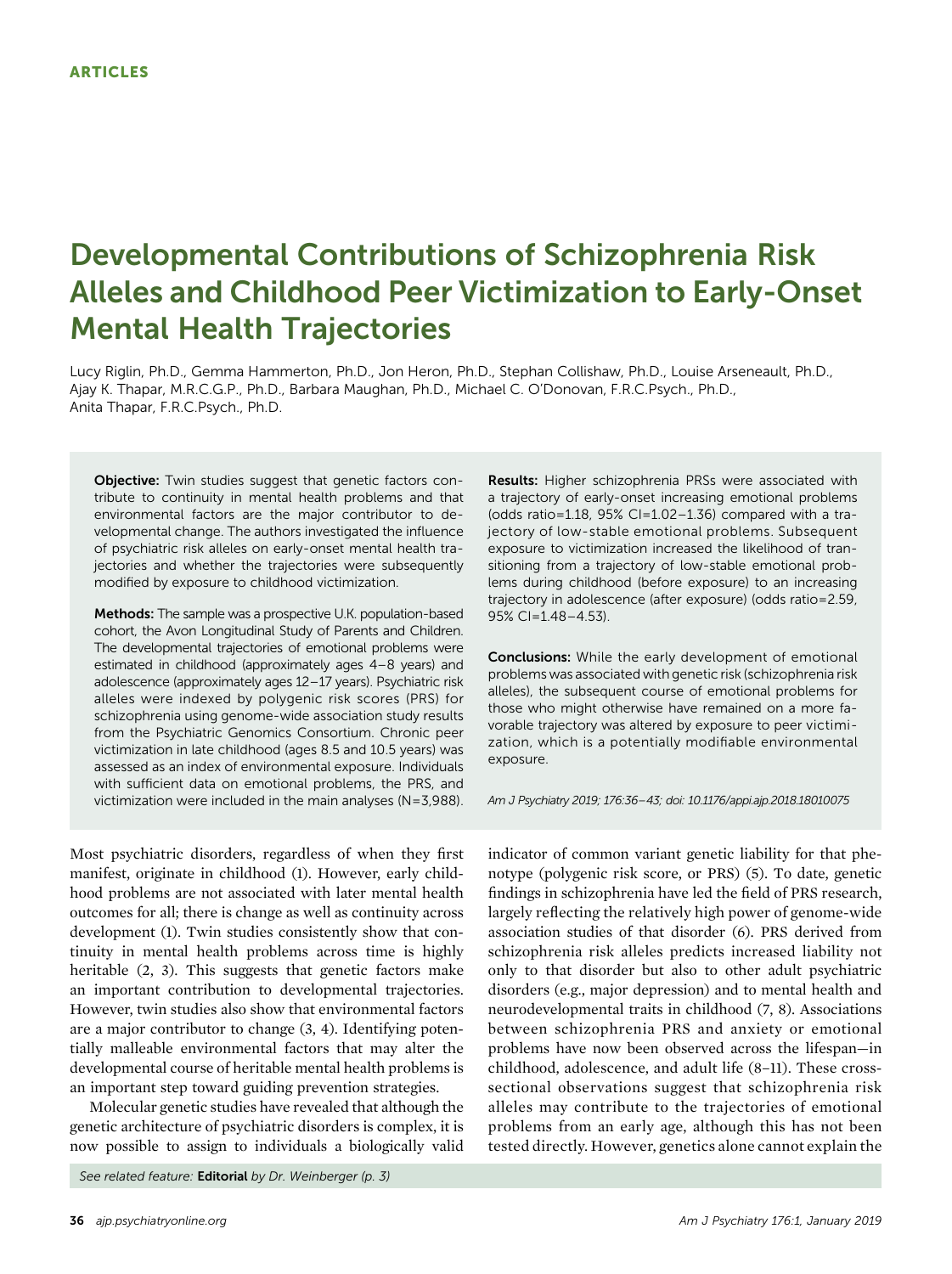developmental course of emotional problems (1). Psychosocial stressors also contribute risk; some are particularly prevalent in childhood (12). An example is chronic childhood peer victimization, a common social stressor in childhood that contributes to subsequent emotional problems in childhood and later adult life (13–18). Being bullied has been found to be associated with childhood emotional symptoms even when allowing for genetic confounding (15, 16, 18). It is important to investigate genetic and environmental risk factors together to gain understanding of how these factors simultaneously affect the longitudinal course of mental health problems.

In this study, we used a large prospective population-based cohort, the Avon Longitudinal Study of Parents and Children (ALSPAC), that underwent the same repeated mental health assessments from ages 4 to 17 years, to test specific hypotheses concerning the association of schizophrenia PRS and childhood victimization with emotional problem trajectories. We postulated first that schizophrenia risk alleles (PRS) contribute to early-onset emotional problems that remain on an unfavorable trajectory. Second, we hypothesized that chronic peer victimization in late childhood modifies early trajectories by increasing the likelihood of transitioning from a low symptom trajectory in childhood (before exposure) to an elevated trajectory in adolescence (after exposure). We also explored the effect of the presence or absence of victimization for those already on an elevated trajectory in early childhood.

## METHODS

## Sample

The ALSPAC is a well-established prospective, longitudinal birth cohort study. The enrolled core sample consisted of 14,541 mothers living in Avon, England, who had expected delivery dates between April 1, 1991, and December 31, 1992. Of these pregnancies, 13,988 children were alive at 1 year. When the oldest children were approximately 7 years of age, the sample was augmented with eligible cases who had not joined the study originally, resulting in enrollment of 713 additional children. The resulting total sample size of children alive at 1 year was 14,701. After quality control, genotype data were available for 8,365 children. Ethical approval for the study was obtained from the ALSPAC Ethics and Law Committee and local research ethics committees. Full details of the study, measures, and sample can be found elsewhere (19, 20). The study web site contains details of all the data available through a fully searchable data dictionary [\(http://www.bris.ac.uk/alspac/researchers/data-access/data](http://www.bris.ac.uk/alspac/researchers/data-access/data-dictionary)[dictionary](http://www.bris.ac.uk/alspac/researchers/data-access/data-dictionary)). Where families included multiple births, we included the oldest sibling.

## Emotional Problems

Emotional problems were assessed using the parent-rated five-item emotional problems subscale (range=0–10) of the Strengths and Difficulties Questionnaire (21), which includes primarily anxiety items (often complains of headaches; many worries; often unhappy, downhearted; nervous or clingy in new situations; many fears, easily scared). "Childhood" data were collected at ages 47, 81, and 97 months (approximately ages 4–8 years), and "adolescent" data were collected at ages 140, 157, and 198 months (approximately ages 12–17 years).

#### Polygenic Risk Scores

Schizophrenia PRSs were generated as the weighted mean number of disorder risk alleles in approximate linkage equilibrium ( $R^2$  < 0.25), derived from dosage data of 1,813,169 imputed autosomal single-nucleotide polymorphisms using standard procedures (7). Risk alleles were defined as those associated with case status in the Psychiatric Genomics Consortium analyses of schizophrenia (35,476 cases and 46,839 controls) at a threshold of  $p<0.05$  because this optimally captures phenotypic variance (6). Associations across a range of p-value thresholds are shown in Figure S1 in the online supplement. Genotyping details, as well as full methods for generating the PRS, can be found elsewhere (8).

# Peer Victimization

Peer victimization was assessed by interviews with the children using a nine-item modified version of the bullying and friendship interview schedule (13, 22) that asked about different types of overt and relational victimization experienced in the past 6 months. Data were collected at ages 8.5 and 10.5 years (after the "childhood" and before the "adolescent" emotional problems assessments). Individuals who reported having been victim to any of the items "frequently" or "very frequently" (several times a month or week) at both ages were classified as having been exposed to (chronic) peer victimization (11.6% of the sample). Those who reported being victims "seldom" or "never" for all items at either age were categorized as not having been exposed to (chronic) peer victimization.

## Statistical Analysis

Analyses were conducted in several steps, as depicted in Figure 1 and in the final model in Figure 2. We modeled emotional problem trajectories by fitting growth mixture models separately for the three childhood time points and for the three adolescent time points. Separate models for childhood and adolescence were fitted to enable investigation of trajectory change before and after exposure to victimization. Growth mixture modeling groups individuals into trajectory classes (categories) based on patterns of growth (change) (23). Grouping individuals enabled us to investigate whether exposure to victimization was associated with transitioning from having low emotional problems in childhood to having problems in adolescence. A latent class approach enabled us to identify unmeasured probabilistic subgroups (classes) based on the developmental patterns (trajectories) from repeated measures of observed variables (emotional problems). Starting with a single k-class solution,  $k+1$  solutions were fitted until the optimum solution was reached. Growth mixture model solutions were selected based on fit indices (see the online supplement).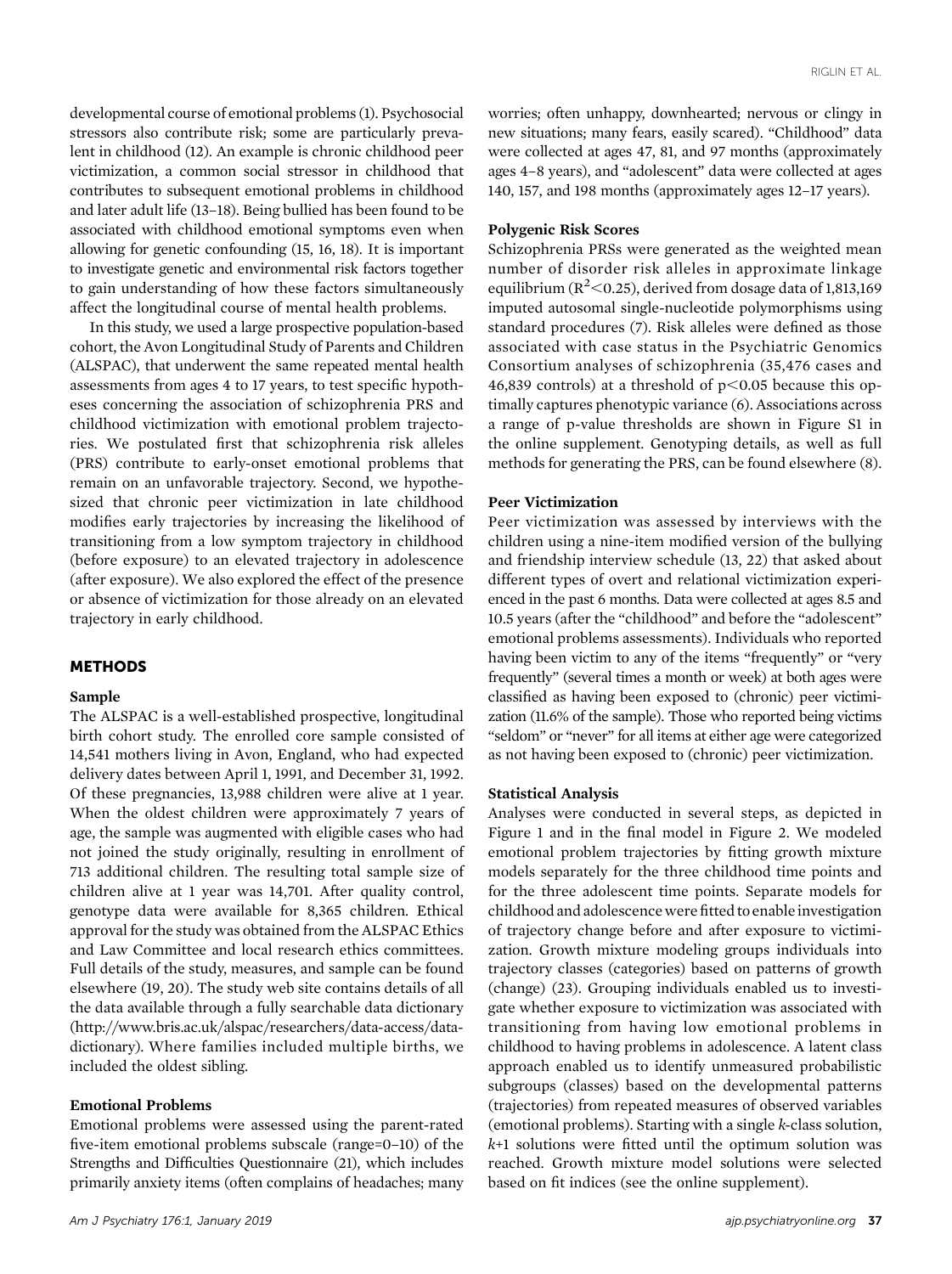



<sup>a</sup> C1=class 1 (childhood); C2=class 2 (adolescence); EP=emotional problems; GMM=growth mixture model; i=intercept; LTA=latent transition analysis; PRS=polygenic risk score; s=slope; V=victimization.

Once trajectory classes had been defined, we assessed whether schizophrenia PRS predicted childhood and adolescent trajectory classes. We also checked for associations between schizophrenia PRS and child reports of victimization.

Next, we examined transitions between childhood and adolescent emotional problem classes (i.e., before and after exposure to victimization). These were modeled by latent transition analysis using a bias-adjusted three-step approach, which accounts for measurement error in class assignment (24). Measurement invariance between the childhood and adolescent trajectories was not assumed, given possible differences in longitudinal patterns (25).

We tested whether schizophrenia PRS and victimization were associated with change (transition) in emotional problem trajectory class (from before exposure to victimization in childhood to after exposure in adolescence) (26). Testing association with transition combines the direct effect of schizophrenia PRS and victimization on adolescent trajectory classes and the moderating effect of schizophrenia PRS and victimization on the association between the childhood and adolescence classes.

Sensitivity analyses were conducted to include potential confounders, to exclude individuals who (according to an earlier parent-report measure) were exposed to prior peer victimization (before the self-reported victimization assessment at age 8.5 years), and to assess the impact of missing data (see below). Full details of the sensitivity analyses are provided in the online supplement.

All analyses were conducted in Mplus using a maximum likelihood parameter estimator, for which standard errors are robust to nonnormality (27). Binary or multinomial logistic regressions were used as appropriate, and associations are presented as odds ratios. Multinomial logistic regression technically estimates multinomial odds ratios (or relative risk ratios); however, we refer to effects as odds ratios (usually used for two exhaustive categories) throughout the Results section for clarity.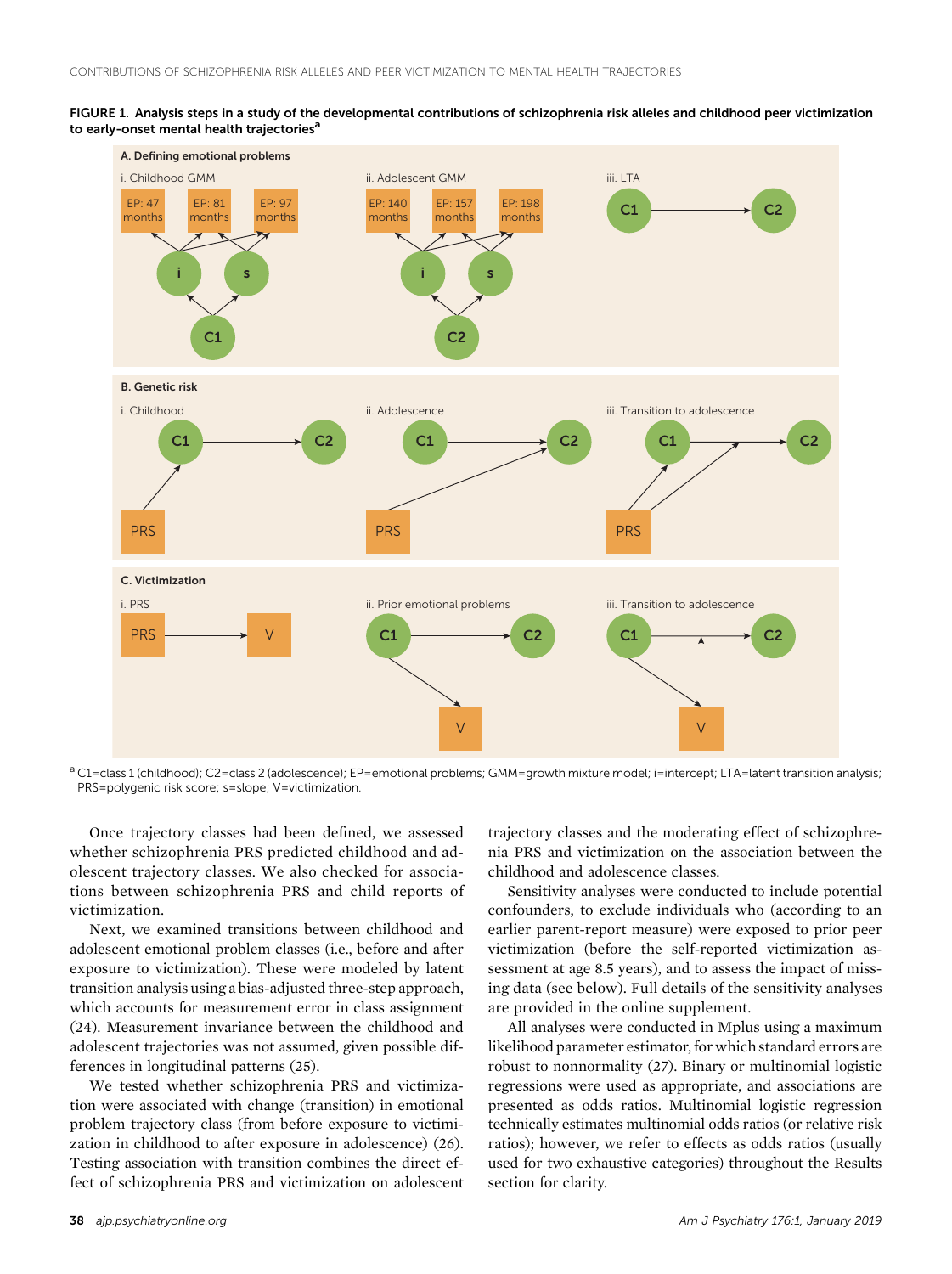#### Missing Data

Details of the available sample sizes at each step of analysis are shown in shown in Figure S2 in the online supplement. The starting sample size included individuals with data on emotional problems for at least two of the three relevant time points in either childhood (N=8,425) or adolescence (N=7,018). These individuals were included in the growth mixture models that were used to derive the emotional problems classes; growth mixture models were conducted in Mplus using full information maximum likelihood estimation (27). Growth mixture models data in both childhood and adolescence were available for 6,146 participants, of whom 75% had genetic data and 83% had victimization data; 65% had both genetic and victimization data and thus formed our "main sample" (N=3,988). Inverse probability weighting (28) was used to assess the



FIGURE 2. Final model of associations between the polygenic risk score (PRS), victimization (V), and transition between childhood and adolescent emotional problem (EP) classes<sup>a</sup>

<sup>a</sup> C1=class 1 (childhood); C2=class 2 (adolescence); i=intercept; s=slope.

impact of missing data, whereby observations were weighted based on measures assessed in pregnancy that were predictive of variables in the analysis and/or inclusion in the main sample (see the online supplement).

#### RESULTS

#### Modeling Emotional Problem Developmental **Trajectories**

Descriptive statistics, including gender differences, are listed in Table S1 in the online supplement. As shown in Figure 3, in both childhood (N=8,425) and adolescence (N=7,018), we observed three emotional problem trajectory classes: low (79.2% in childhood; 83.3% in adolescence), decreasing (11.0% in childhood; 7.6% in adolescence), and increasing (9.8% in childhood; 9.1% in adolescence). Subsequent analyses of trajectories focus on the (less favorable) increasing class compared with the (most favorable) low emotional problems class.

There was strong evidence for an association between childhood and adolescent emotional problem trajectory classes, although confidence intervals were wide; compared with the low class in childhood, a much higher proportion of the individuals in the increasing class in childhood were also in the increasing class in adolescence (odds ratio=17.07, 95% CI=10.30–28.30, p<0.001). All transition probabilities for the latent transition analysis are shown in Figure S3 in the online supplement.

# Schizophrenia PRS and Emotional Problem Developmental Trajectories

Higher schizophrenia PRSs were associated with an elevated likelihood of being in the increasing emotional problem

trajectory class in childhood (odds ratio=1.18, 95% CI=1.02–1.36, p=0.030). Although the adolescent trajectory classes were strongly associated with prior childhood trajectories, schizophrenia PRS still showed some independent association with emotional problem trajectories in adolescence (odds ratio=1.17, 95% CI=1.00–1.36, p=0.050) when compared with the low class.

#### Self-Reported Victimization Exposure

Victimization exposure in late childhood was predicted by earlier childhood emotional problems—the increasing childhood trajectory class (odds ratio=1.79, 95% CI=1.21–2.66, p=0.004). However, schizophrenia PRSs were not associated with exposure to child-reported chronic victimization (odds ratio=0.95, 95% CI=0.86–1.04, p=0.292).

# Schizophrenia PRS and Victimization: Associations With Trajectory Changes

Schizophrenia PRSs were not associated with transitioning from the low childhood trajectory class to the increasing trajectory class in adolescence (odds ratio=1.04, 95% CI=0.81–1.34, p=0.758).

Chronic peer victimization, however, was associated with transition from the low trajectory class in childhood (before exposure) to the increasing trajectory class in adolescence (after exposure; odds ratio=2.59, 95% CI=1.48–4.53, p=0.001). This association held when schizophrenia PRSs were included in the model (odds ratio=2.57, 95% CI=1.46–4.52, p=0.001).

Post hoc analyses suggested that for those already in the childhood increasing trajectory class, victimization did not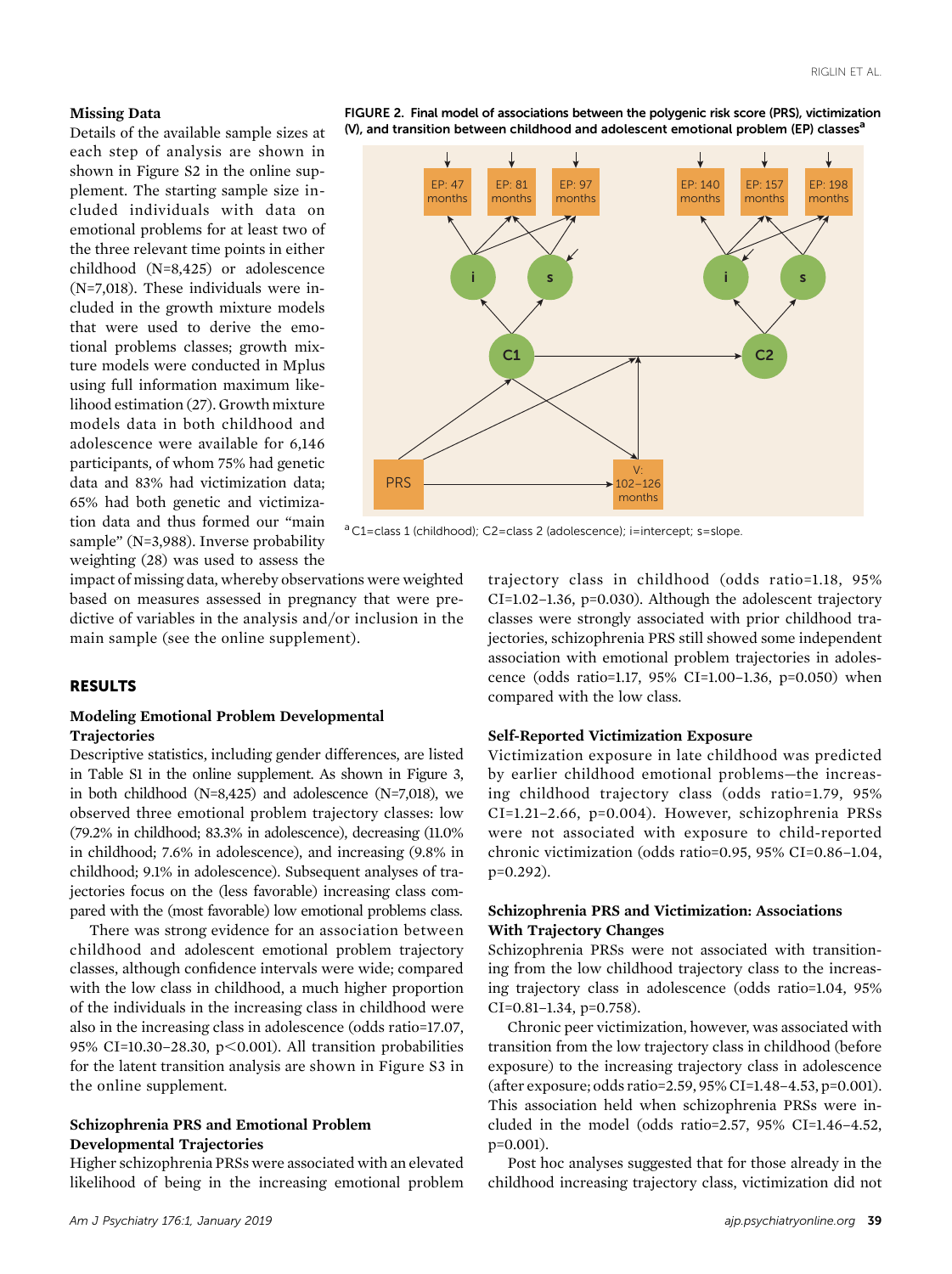



**B. Adolescence**



were exposed to prior peer victimization (maternal reports at ages 4–8 years) also revealed a similar pattern of results, with the exception that the association between victimization and transitioning from the low to the increasing class was reduced (odds ratio=1.90, 95% CI= 0.90–4.00, p=0.093; see the online supplement). Thus, we observed that the association between chronic peer victimization and transitioning from the low to the increasing class may be driven by individuals exposed to particularly chronic victimization (i.e., that which occurred in early childhood as well as at ages 8.5 and 10.5 years).

Excluding individuals who

Using inverse probability weighting to assess the impact of missing data did not change the interpretation of results (see the online supplement).

## **DISCUSSION**

Our aim in this study was to investigate the contribution of schizophrenia risk alleles to developmental trajectories of emotional problems across childhood and adolescence in the general population. We also set out to assess whether early developmental trajectories could be shifted by an environmental stressor—

<sup>a</sup> For each class, solid lines indicate mean trajectories, and dotted lines indicate 95% confidence intervals.

alter the trajectory in adolescence because it was not associated with transitions for this trajectory class (overall Wald  $\chi^2$ =3.61, df=2, p=0.165) (adolescent increasing relative to low trajectory class, odds ratio=2.51, 95% CI=0.54–11.68; decreasing relative to low trajectory class, odds ratio=4.26, 95% CI=0.94–19.39).

#### Sensitivity Analyses

A similar pattern of results was obtained when sex, social class, maternal depression, home ownership, education, and marital status were included as covariates (see Table S3 in the online supplement).

peer victimization. Specifically, we tested the hypotheses that schizophrenia risk alleles, indexed by PRS, would be associated with an elevated trajectory of early-onset emotional problems that persisted through adolescence and that exposure to chronic peer victimization would alter the subsequent developmental course of trajectories. Our findings suggest that schizophrenia risk alleles contribute to an increasing trajectory of emotional problems in early childhood and adolescence. Later environmental risk exposure in this case, chronic peer victimization—contributes to change over time. The findings suggest that there are at least two routes into an increasing trajectory of emotional problems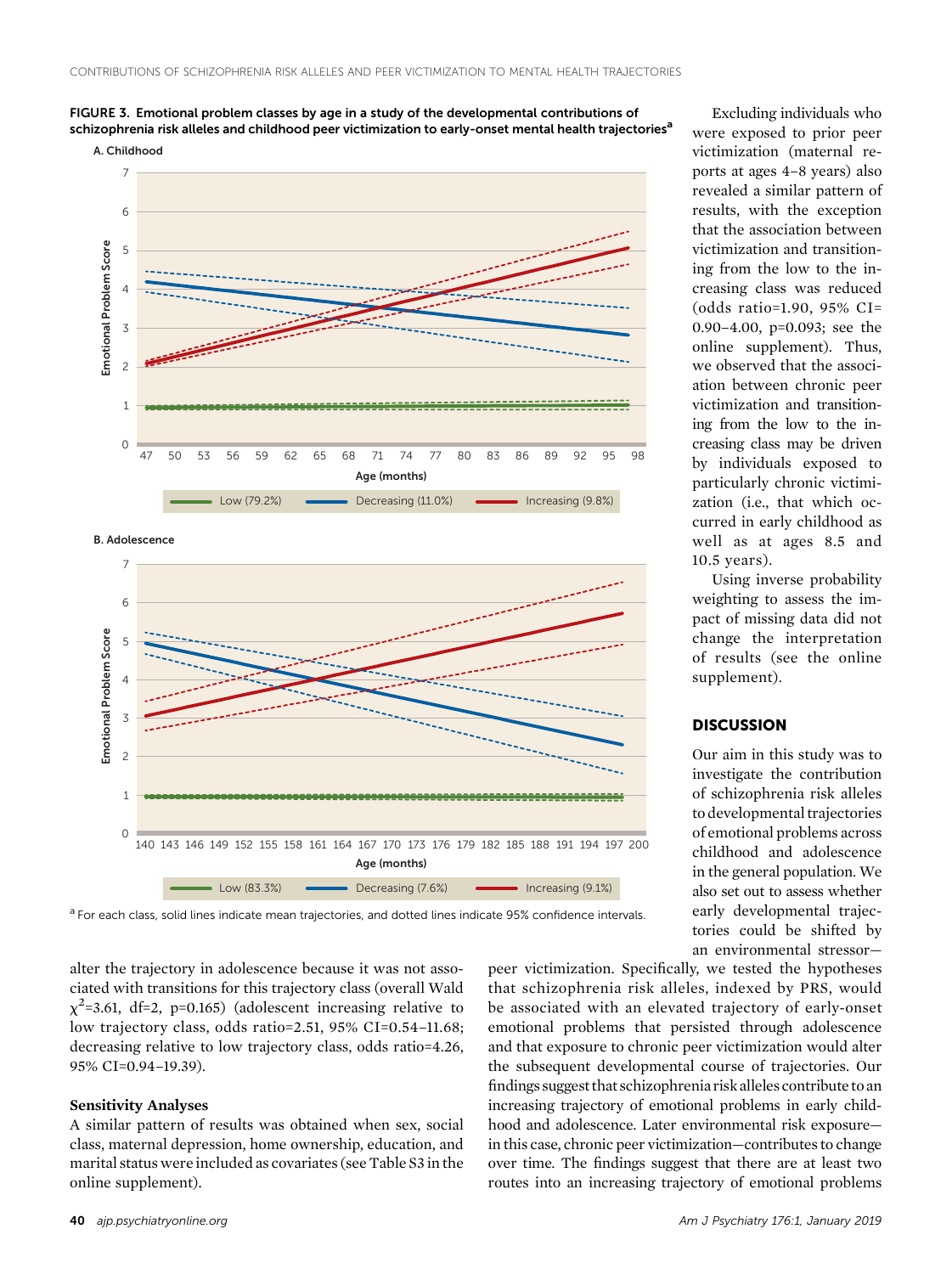during adolescence. The first is via genetically influenced childhood-onset emotional problems, which show strong continuity with adolescent emotional problems, and the second is via exposure to peer victimization, which alters the developmental course of individuals who are initially on a low-risk trajectory to a less favorable trajectory.

The results from this study supported our first hypothesis that schizophrenia PRSs contribute to a developmental trajectory of increasing emotional problems that begin early in childhood. However, the PRS did not explain the transition between childhood and adolescent trajectories, and developmental trajectories during adolescence were most strongly predicted by earlier childhood trajectories. This suggests that PRS effects during adolescence are predominantly explained by association with earlier childhood trajectories; they do not contribute substantially to changes in emotional problem trajectories. This finding is consistent with cross-sectional genetics research, including in this sample, that has shown associations between schizophrenia PRS and emotional problems in childhood, adolescence, and adulthood (8–11), and with twin studies, which infer genetic contribution to continuity in mental health problems (2). Taken together, these observations suggest that interventions aimed at improving developmental trajectories for individuals at elevated genetic risk of mental health problems likely need to begin very early in life—in the preschool years.

The findings also suggest that exposure to chronic peer victimization in late childhood further shapes the developmental course of emotional problems. Specifically, exposure to victimization during childhood that was not predicted by schizophrenia PRS altered subsequent adolescent trajectories. We observed an increased likelihood of individuals transitioning from a consistently low emotional problem trajectory in childhood (before victimization exposure) to a trajectory of increasing emotional problems in adolescence (after exposure). Twin studies have repeatedly highlighted environmental factors as important contributors to change in mental health over time (4), and chronic childhood peer victimization is considered a robust risk factor for emotional problems and depression, even when using genetically sensitive twin designs (15, 16, 18).

We also observed that exposure to subsequent chronic victimization was associated with prior increasing emotional problems in childhood. Psychopathology is known to increase the likelihood of exposure to environmental risk factors, including victimization (29). However, post hoc analyses found that victimization was not associated with change in emotional problems for those who were on the less favorable trajectory of (increasing) emotional problems in childhood. This suggests that although experiencing chronic victimization is associated with developing new emotional problems in adolescence, it may not drive the persistence of very early-onset chronic difficulties; that is, eliminating peer victimization may not prevent ongoing problems for those who are already on a trajectory of increasing emotional problems, although further work testing this hypothesis is

required. Nevertheless, in line with previous research (30), our findings suggest that children with early-onset emotional problems may benefit from monitoring of peer relations. An interesting direction for future research would be to investigate whether protective environmental factors can alter the course of trajectories of early emotional problems away from later emotional problems (31).

This study has a number of strengths, including the integration of molecular genetic and epidemiological approaches to investigate the effects of both genetic and environmental risks on developmental trajectories. However, our findings should be considered in light of some limitations. First, the ALSPAC is a longitudinal birth cohort study that suffers from nonrandom attrition, whereby individuals with higher levels of psychopathology and higher PRSs are less likely to be retained in the study (32, 33). Analyses using inverse probability weighting to assess the effect of missing data did not change the interpretation of results, suggesting that this did not have a major impact on our results. Despite a large sample for analysis (N=3,988), sample size may have affected our ability to detect other trajectory classes, such as those with persistently high problems, which may be reflected in our wide confidence intervals when testing for associations with the different trajectories. This could also have been the result of running separate models for childhood and adolescence, although other studies that have examined trajectories of emotional problems across childhood and adolescence have also not identified a "persistent" trajectory (34). Because only three time points for each of the growth models were available, we were also able to model only linear change in emotional problems; other patterns may better reflect developmental changes. We also used a parent-report questionnaire measure to assess emotional problems, which may not generalize to diagnoses, although the Strengths and Difficulties Questionnaire is a well-validated measure (21), and our classes were associated with depression diagnosis at age 18 years (see the online supplement). Moreover, using the same measure and informant is a strength for assessing developmental trajectories; otherwise, change could be explained by measurement differences. In addition, schizophrenia PRS currently explains a minority of common variant liability to the disorder (6), and the effect sizes we observed are typical for this kind of work (9). For example, adopting an approach used previously to quantify effects (35), individuals in the top 2.5% of schizophrenia PRSs would have roughly a 36% increase in odds of having increasing, compared with low, emotional problems in childhood. Thus, PRSs should be regarded as indicators of genetic liability rather than as predictors. We did not find schizophrenia PRS to be associated with child-reported victimization. However, we cannot rule out the possibility of genetic confounding; findings might differ depending on who is reporting the victimization (here we used child reports, rather than parent reports) and the severity of bullying. In addition, other types of genetic variants could still contribute to links between victimization and emotional problems.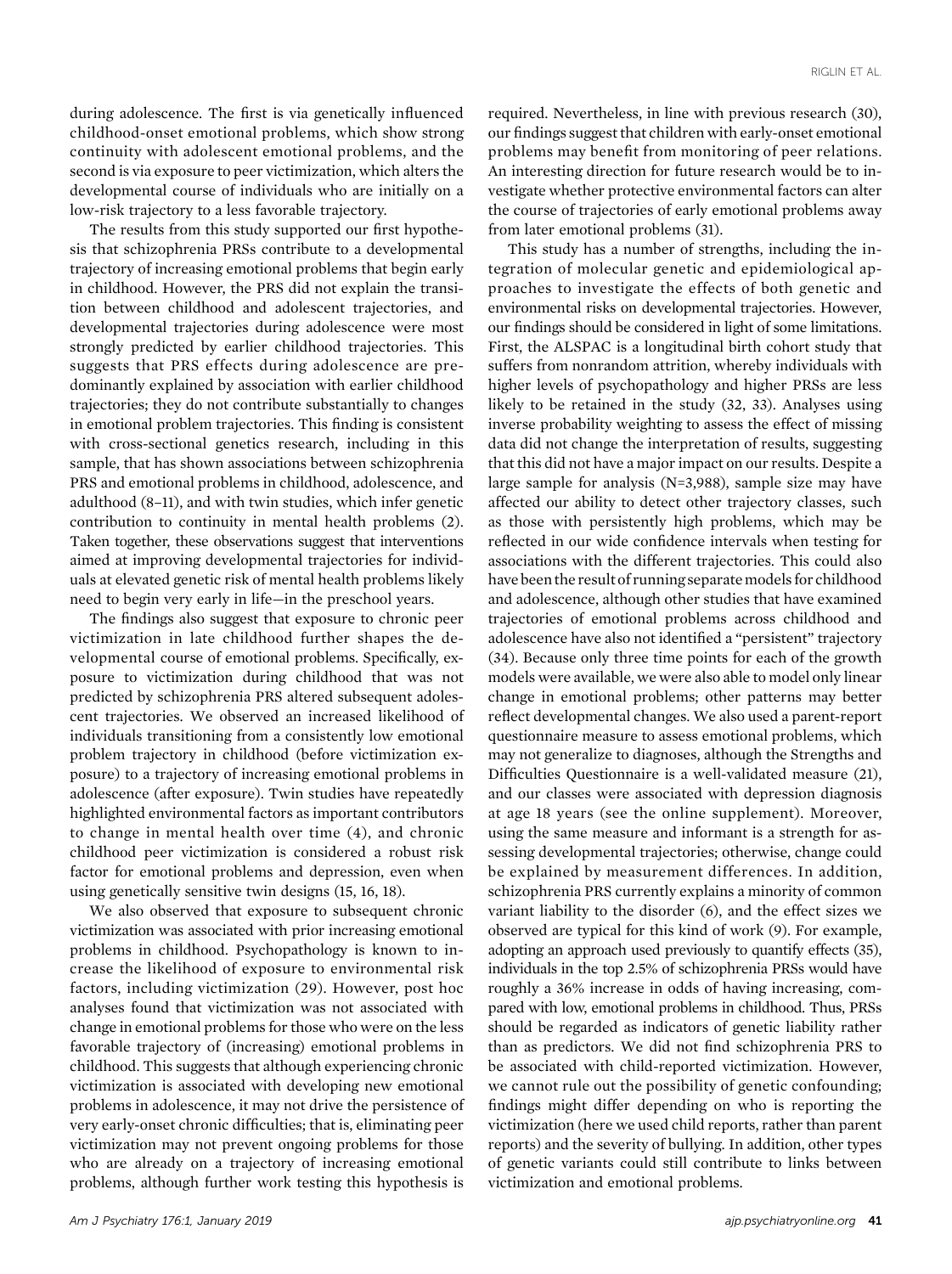Finally, our analyses and hypotheses were shaped by previous work (16) as well as the availability in the ALSPAC of three emotional symptom assessments prior to exposure to victimization and three assessments after exposure. However, our methods could be used in other cohorts to address developmental questions relevant to other environmental exposures, such as life events (36), and for additional psychiatric outcomes (18). Additional work investigating how genetic risk variants work together with environmental risk factors, as well as with protective factors, on a range of psychiatric outcomes will be needed, although rigorous methods are needed to know which environmental risk factors are likely causal (37, 38).

We found that a higher burden of schizophrenia risk alleles is associated with a developmental trajectory of increasing emotional problems that begins in early childhood. Exposure to chronic peer victimization in late childhood alters emotional problem trajectories, whereby individuals in a stable-low state across childhood transition to a trajectory of increasing emotional problems in adolescence.

#### AUTHOR AND ARTICLE INFORMATION

Division of Psychological Medicine and Clinical Neurosciences, MRC Centre for Neuropsychiatric Genetics and Genomics, Cardiff University, United Kingdom (Riglin, Collishaw, A.K. Thapar, O'Donovan, A. Thapar); Population Health Sciences, University of Bristol, Bristol, United Kingdom (Hammerton, Heron); MRC Social, Genetic, and Developmental Psychiatry Centre, Institute of Psychiatry, Psychology, and Neuroscience, King's College London, United Kingdom (Arseneault, Maughan).

Send correspondence to Prof. Anita Thapar [\(thapar@cardiff.ac.uk\)](mailto:thapar@cardiff.ac.uk).

Presented at the World Congress of Psychiatric Genetics, Orlando, Fla., Oct. 13–17, 2017.

The U.K. Medical Research Council (MRC) and the Wellcome Trust (grant 102215/2/13/2) and the University of Bristol provide core support for the Avon Longitudinal Study of Parents and Children (ALSPAC). Genome-wide association study data were generated by sample logistics and genotyping facilities at the Wellcome Trust Sanger Institute and LabCorp (Laboratory Corporation of America) using support from 23andMe. This work was primarily supported by the MRC (grants MR/M012964/1, G0800509, and G0801418). The MRC and Alcohol Research UK provided additional support to Drs. Hammerton and Heron (grant MR/L022206/1). Dr. Arseneault is the Mental Health Leadership Fellow for the Economic and Social Research Council in the United Kingdom.

The authors acknowledge the members of the Psychiatric Genomics Consortium for the publicly available data used as the discovery sample in this article. The authors are grateful to all the families who took part in this study, the midwives for their help in recruiting them, and the whole ALSPAC team, which includes interviewers, computer and laboratory technicians, clerical workers, research scientists, volunteers, managers, receptionists, and nurses.

The authors report no financial relationships with commercial interests.

Received January 18, 2018; revisions received April 24 and June 20, 2018; accepted August 9, 2018; published online Nov. 29, 2018.

#### **REFERENCES**

- 1. Rutter M, Kim-Cohen J, Maughan B: Continuities and discontinuities in psychopathology between childhood and adult life. J Child Psychol Psychiatry 2006; 47:276–295
- 2. Ronald A: Is the child 'father of the man'? Evaluating the stability of genetic influences across development. Dev Sci 2011; 14:1471–1478
- 3. Hannigan LJ, Walaker N, Waszczuk MA, et al: Aetiological influences on stability and change in emotional and behavioural problems across development: a systematic review. Psychopathol Rev 2017; 4:52–108
- 4. Rutter M, Pickles A, Murray R, et al: Testing hypotheses on specific environmental causal effects on behavior. Psychol Bull 2001; 127: 291–324
- 5. Sullivan PF, Agrawal A, Bulik CM, et al: Psychiatric genomics: an update and an agenda. Am J Psychiatry 2018; 175:15–27
- 6. Schizophrenia Working Group of the Psychiatric Genomics Consortium: Biological insights from 108 schizophrenia-associated genetic loci. Nature 2014; 511:421–427
- 7. Cross-Disorder Group of the Psychiatric Genomics Consortium: Identification of risk loci with shared effects on five major psychiatric disorders: a genome-wide analysis. Lancet 2013; 381:1371–1379
- 8. Riglin L, Collishaw S, Richards A, et al: Schizophrenia risk alleles and neurodevelopmental outcomes in childhood: a populationbased cohort study. Lancet Psychiatry 2017; 4:57–62
- 9. Jones HJ, Stergiakouli E, Tansey KE, et al: Phenotypic manifestation of genetic risk for schizophrenia during adolescence in the general population. JAMA Psychiatry 2016; 73:221–228
- 10. Nivard MG, Gage SH, Hottenga JJ, et al: Genetic overlap between schizophrenia and developmental psychopathology: longitudinal and multivariate polygenic risk prediction of common psychiatric traits during development. Schizophr Bull 2017; 43:1197–1207
- 11. Riglin L, Collishaw S, Richards A, et al: The impact of schizophrenia and mood disorder risk alleles on emotional problems: investigating change from childhood to middle age. Psychol Med 2017; 48:2153-2158
- 12. Silberg J, Rutter M, Neale M, et al: Genetic moderation of environmental risk for depression and anxiety in adolescent girls. Br J Psychiatry 2001; 179:116–121
- 13. Bowes L, Joinson C, Wolke D, et al: Peer victimisation during adolescence and its impact on depression in early adulthood: prospective cohort study in the United Kingdom. BMJ 2015; 350:h2469
- 14. Takizawa R, Maughan B, Arseneault L: Adult health outcomes of childhood bullying victimization: evidence from a five-decade longitudinal British birth cohort. Am J Psychiatry 2014; 171:777–784
- 15. Silberg JL, Copeland W, Linker J, et al: Psychiatric outcomes of bullying victimization: a study of discordant monozygotic twins. Psychol Med 2016; 46:1875–1883
- 16. Arseneault L, Milne BJ, Taylor A, et al: Being bullied as an environmentally mediated contributing factor to children's internalizing problems: a study of twins discordant for victimization. Arch Pediatr Adolesc Med 2008; 162:145–150
- 17. Bowes L, Maughan B, Ball H, et al: Chronic bullying victimization across school transitions: the role of genetic and environmental influences. Dev Psychopathol 2013; 25:333–346
- 18. Singham T, Viding E, Schoeler T, et al: Concurrent and longitudinal contribution of exposure to bullying in childhood to mental health: the role of vulnerability and resilience. JAMA Psychiatry 2017; 74: 1112–1119
- 19. Boyd A, Golding J, Macleod J, et al: Cohort profile: the 'children of the 90s': the index offspring of the Avon Longitudinal Study of Parents and Children. Int J Epidemiol 2013; 42:111–127
- 20. Fraser A, Macdonald-Wallis C, Tilling K, et al: Cohort profile: the Avon Longitudinal Study of Parents and Children: ALSPAC mothers cohort. Int J Epidemiol 2013; 42:97–110
- 21. Goodman R: The Strengths and Difficulties Questionnaire: a research note. J Child Psychol Psychiatry 1997; 38:581–586
- 22. Wolke D, Woods S, Stanford K, et al: Bullying and victimization of primary school children in England and Germany: prevalence and school factors. Br J Psychol 2001; 92:673–696
- 23. Muthén B, Muthén LK: Integrating person-centered and variablecentered analyses: growth mixture modeling with latent trajectory classes. Alcohol Clin Exp Res 2000; 24:882–891
- 24. Asparouhov T, Muthén B: Auxiliary variables in mixture modeling: three-step approaches using Mplus. Struct Equ Modeling 2014; 21: 329–341